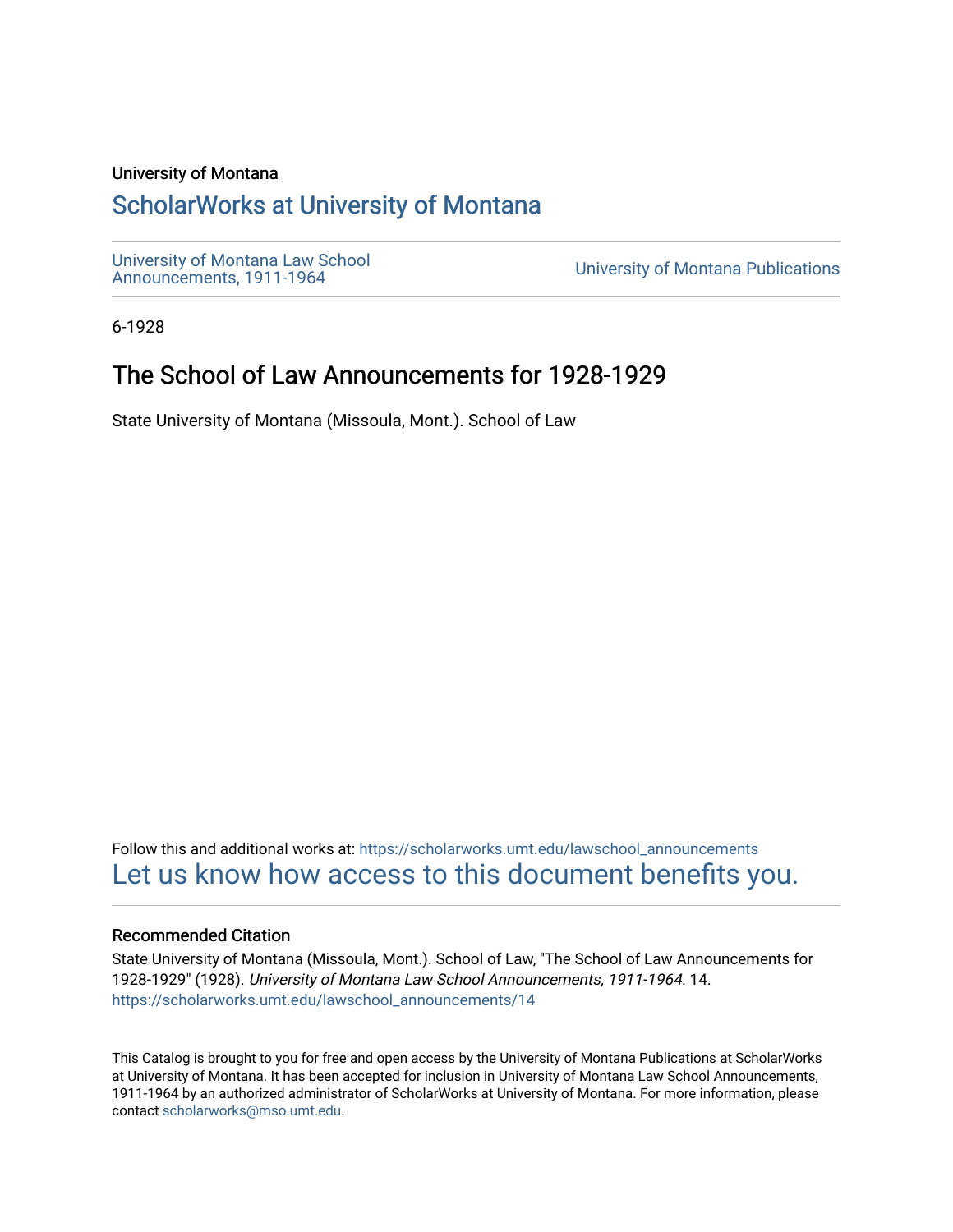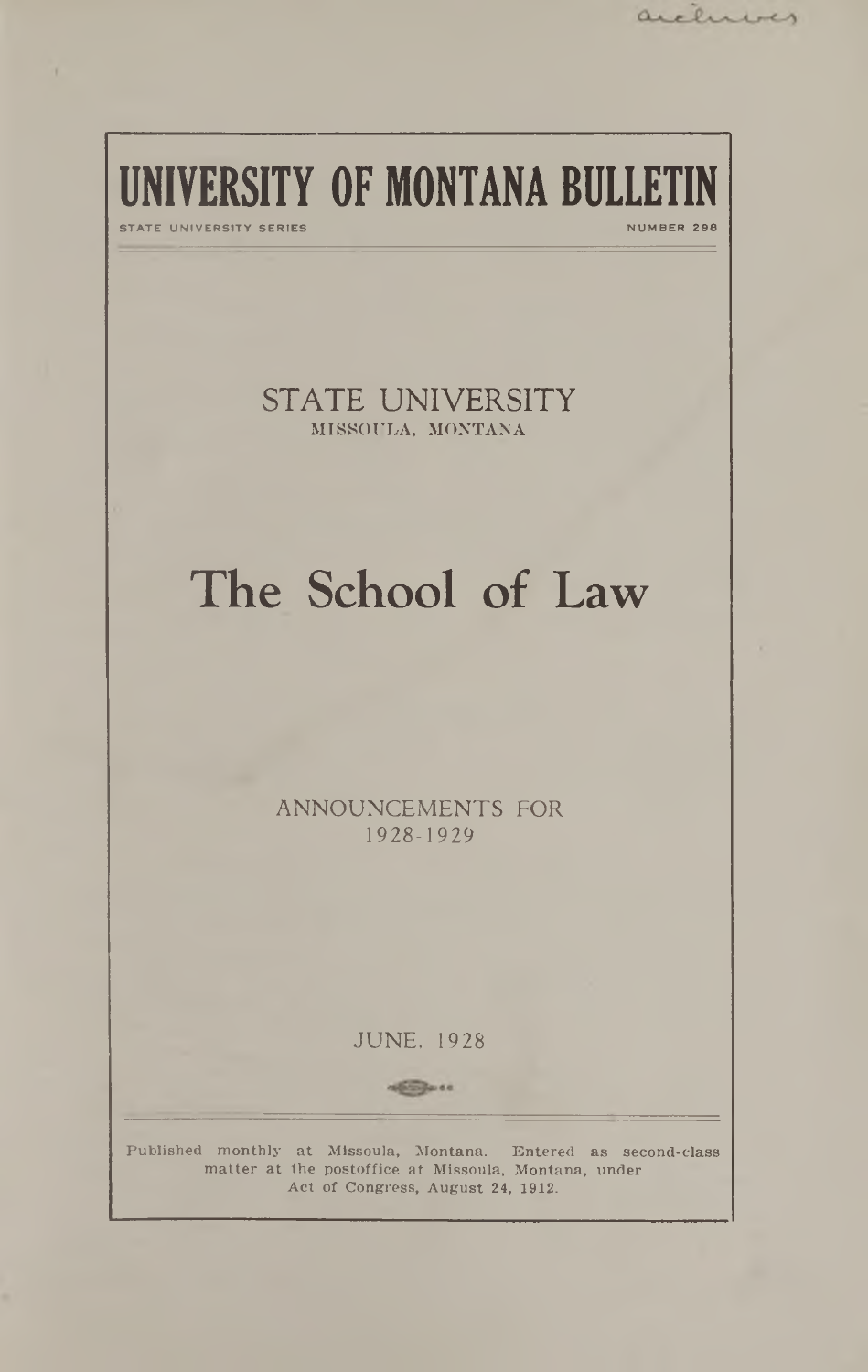## **THE UNIVERSITY OF MONTANA**

# Melvin A. Brannon, Chancellor of the University

The University of Montana is constituted under the provisions of Chapter<br>92 of the Laws of the Thirteenth Legislative Assembly, approved March 14,<br>1913 (effective July 1, 1913).<br>The general control and supervision of the U

#### **Montana State Board of Education**

|        | FRANK ELIEL (1929) W. M. JOHNSTON (1931)                                 |
|--------|--------------------------------------------------------------------------|
| ments: | The University comprises the following institutions, schools and depart- |

# **The State University, Missoula**

| The School of Law<br>The School of Music | The College of Arts and Sciences<br>The School of Pharmacy<br>The School of Forestry<br>The School of Journalism |  | Established February 17, 1893, and consisting of | The School of Business<br>Administration<br>The Summer Session<br>The Biological Station<br>(Flathead Lake) |                             |  |
|------------------------------------------|------------------------------------------------------------------------------------------------------------------|--|--------------------------------------------------|-------------------------------------------------------------------------------------------------------------|-----------------------------|--|
|                                          |                                                                                                                  |  | Charles H. Clapp, President                      | The Graduate Division                                                                                       | The Public Service Division |  |

# **The State College, Bozeman**

**Established February 16, 1893, and consisting of The College of Agriculture The The College of Engineering The The College of Applied Science The The College of Household and The Industrial Arts School of Music Secondary School of Agriculture Agricultural Experiment Station Agricultural Extension Service**

**Alfred Atkinson, President**

# **The State School of Mines, Butte**

**Established February 17, 1893, and consisting of The Course in Mining Engineering The Course in Metallurgical Engineering The Bureau of Mines and Metallurgy George W . Craven, President**

**The State Normal College, Dillon**

The Two-years Course **Established February 23, 1893. and consisting of**

**The Summer Quarter** 

٠

٠

**The Teachers Service Division Sheldon E. Davis, President**

# **The Eastern Montana Normal School, Billings**

**Established March 12, 1925, and consisting of**<br>The Two-years Course

The Summer Quarter **Lynn B. McMullen, President**

For publications and detailed information concerning the different schools<br>communications address the president of the particular institution concerned<br>Communications intended for the Cancellor of the University should be<br>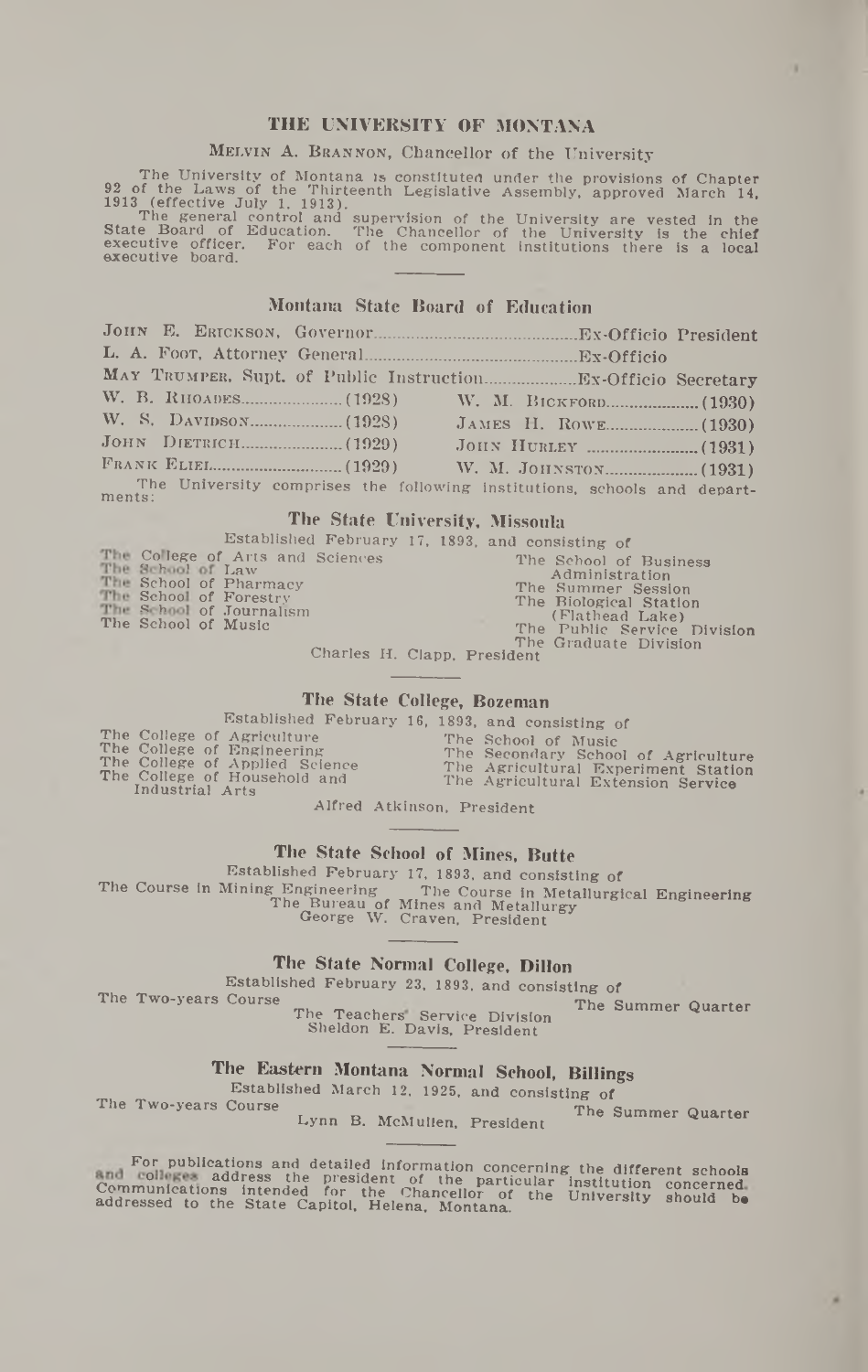# State University Calendar, 1928-29

# 1938

# **Autumn Quarter**

| September 25-26, Tuesday-WednesdayRegistration of Freshmen      |                                         |
|-----------------------------------------------------------------|-----------------------------------------|
| September 28-29, Friday-SaturdayRegistration of Former Students |                                         |
|                                                                 | and New Students with Advanced Standing |
|                                                                 |                                         |
|                                                                 |                                         |
| December 17-21, Monday-Friday.                                  | Examinations                            |
|                                                                 |                                         |
|                                                                 | Recess Begins                           |

#### 1929

## **Winter Quarter**

| January 3, ThursdayChristmas Recess Ends; Instruction Begins |  |
|--------------------------------------------------------------|--|
|                                                              |  |
|                                                              |  |
|                                                              |  |

### **Spring Quarter**

An Act of the Seventeenth Legislative Assembly provides that schools shall not be dismissed on the following days: Ferbuary 12 (Lincoln's Birthday), February 22 (Washington's Birthday), second Tuesday of May (Arbor Day), June 14 (Flag Day), October 12 (Columbus Day), November 1 (Pioneer Day), November 11 (Armistice Day).

 $-3-$ 

×.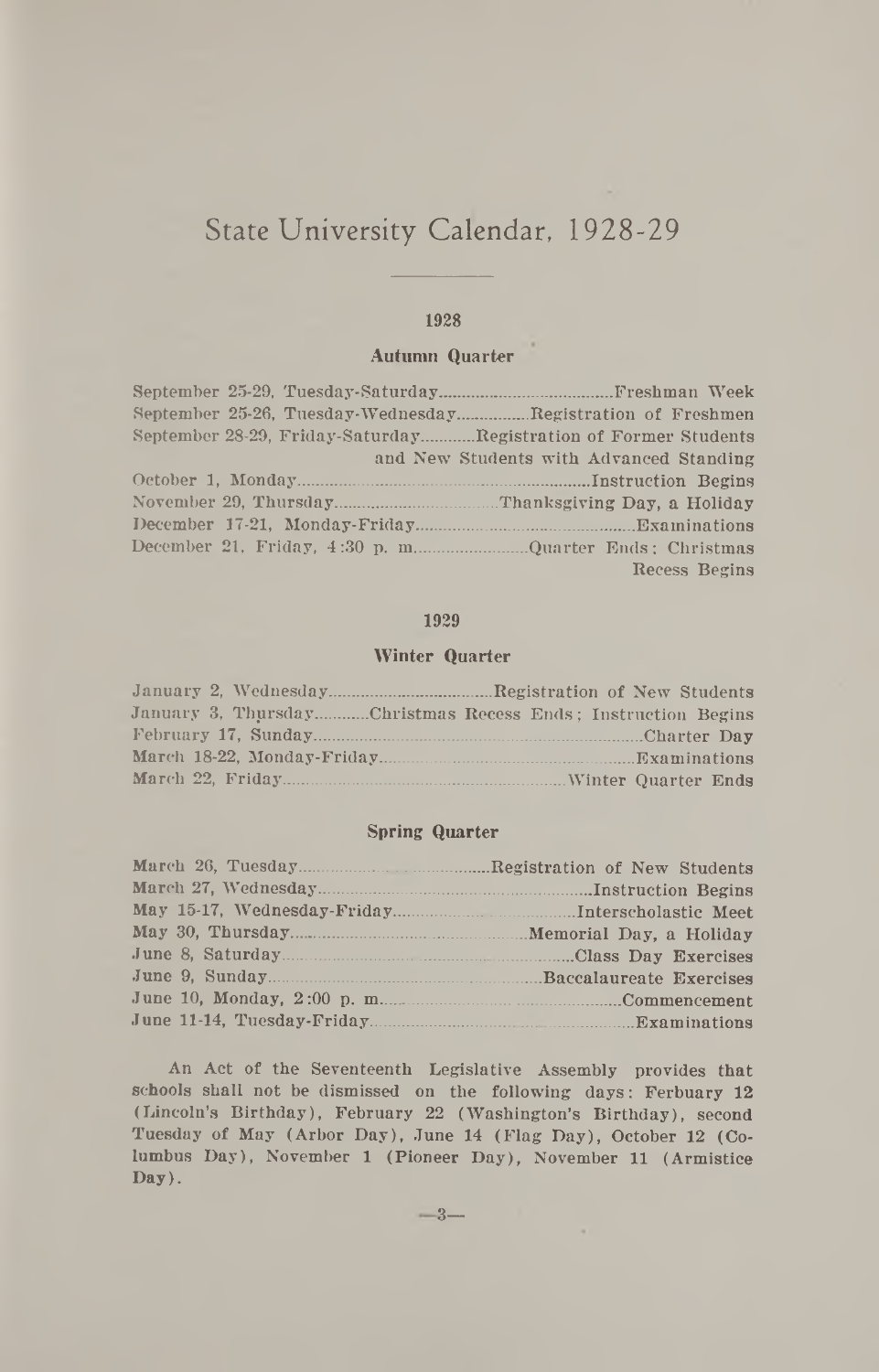# **FACULTY OF THE SCHOOL OF LAW**

 $-25$ 

 $-4$ 

- Melvin A. Brannon, Ph.D. Chancellor of the University of Montana.
- Charles H. Clapp, Ph.D., President of the State University.
- C. W. Leaphart, M.A., LL.B. (Harvard), Dean and Professor of Law.
- Albert Newlon Whitlock, M.A., LL.B. (Harvard), Professor of Law.
- Walter L. Pope, B.A., J.D. (University of Chicago), Professor of Law.
- David B. Mason, B.A., LL.B., S.J.D. (Harvard), Associate Professor of Law.
- J. H. Toelle, B.A., LL.M. (Harvard), Associate Professor of Law.

×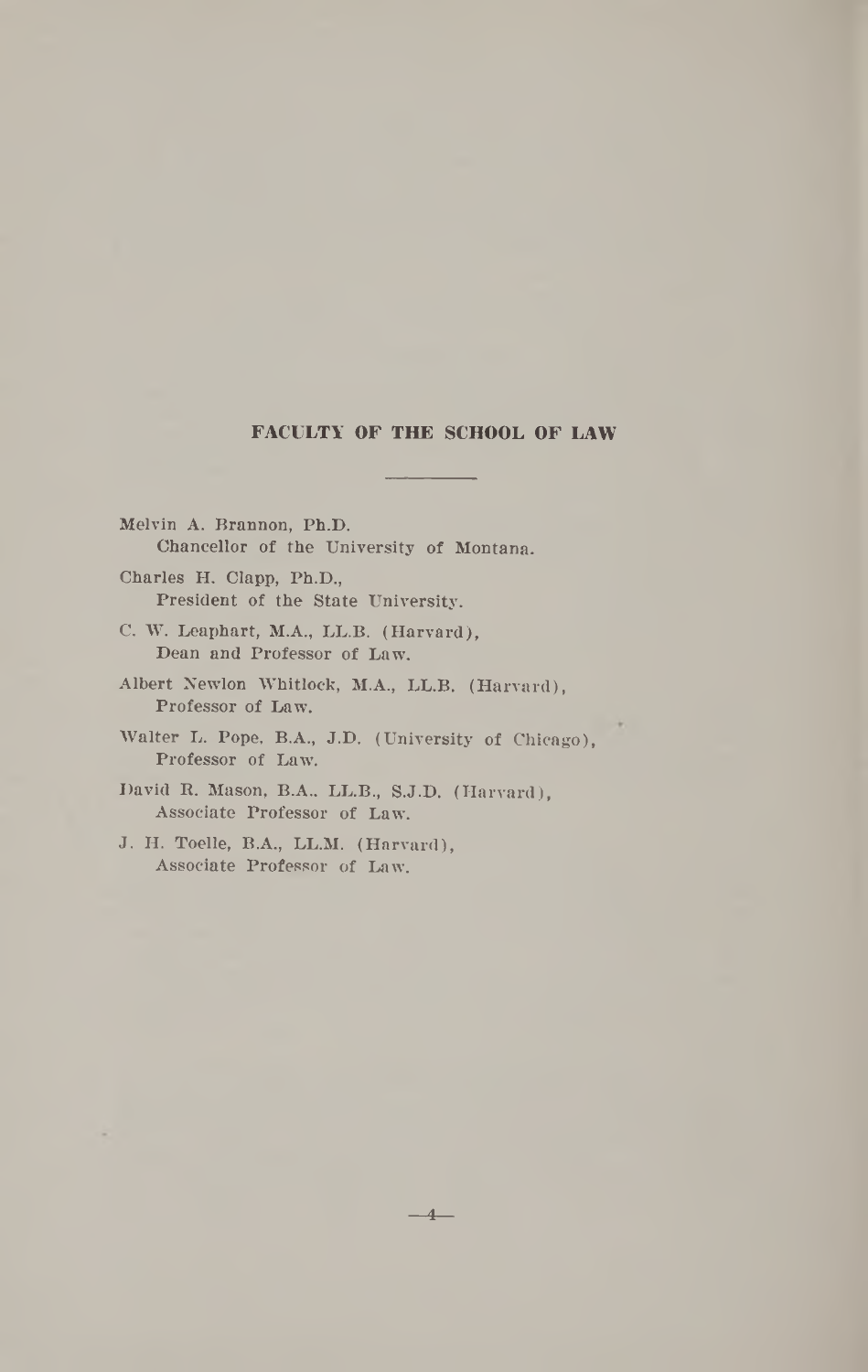# SCHOOL OF LAW

PROFESSORS, C. W. LEAPHART (Dean), WALTER L. POPE, A. N. WHITLOCK (Dixon Professor of Law). ASSOCIATE PROFESSORS, J. H. TOELLE, DAVID R. MASON.

The School of Law is located in a modernly equipped law school building with adequate class, office, library, and court room facilities. The school has a good working library of fifteen thousand volumes, known as the William Wirt Dixon Law Library. It includes the reports of the Supreme Court of the United States, the complete Reporter System, all State reports up to the Reporter System, complete sets of reports not in the Reporter System, English Reports, English Statutes, Canadian Reports, the revision and current statute law of all the states in the Union, citators, encyclopedias, digests, and all leading collections of cases. To a very great extent the library is the result of the generous gifts and legacies of Mrs. W. W. Dixon, and gifts of Judge John J. McHatton.

#### **Requirements for Admission**

The American Bar Association recommends to the various states that two years of college work and three years' work in a School of Law be required of applicants for admission to the practice of law. The Montana Supreme Court requires of those seeking admission to the Bar of the state by examination two years' work in a college or university preparatory to their study of law. Since its foundation in 1911, the School of Law has required two years of college work for admission as a regular student. In accordance with these recommendations and requirements it admits no special students. Students wishing to register in the School of Law must present credentials showing that they have completed one-half of the work required for the degree of B.A. or B.S. in the State University of Montana, or equivalent work in some other college or university whose credits are recognized by the State University of Montana. In this work they must have obtained grade points equal to at least ninety per cent of the credits earned. After September 1, 1930, students will be required to offer as many grade points as credits earned.

Advanced standing may be granted to students who present satisfactory credentials for equivalent courses taken in schools which are members of the Association of American Law Schools.

### **Graduation and Degrees**

Students will be granted the degree of LL.B., upon satisfactory completion of the course. For this degree students are required to complete three years of law with a total of 126 credit hours, including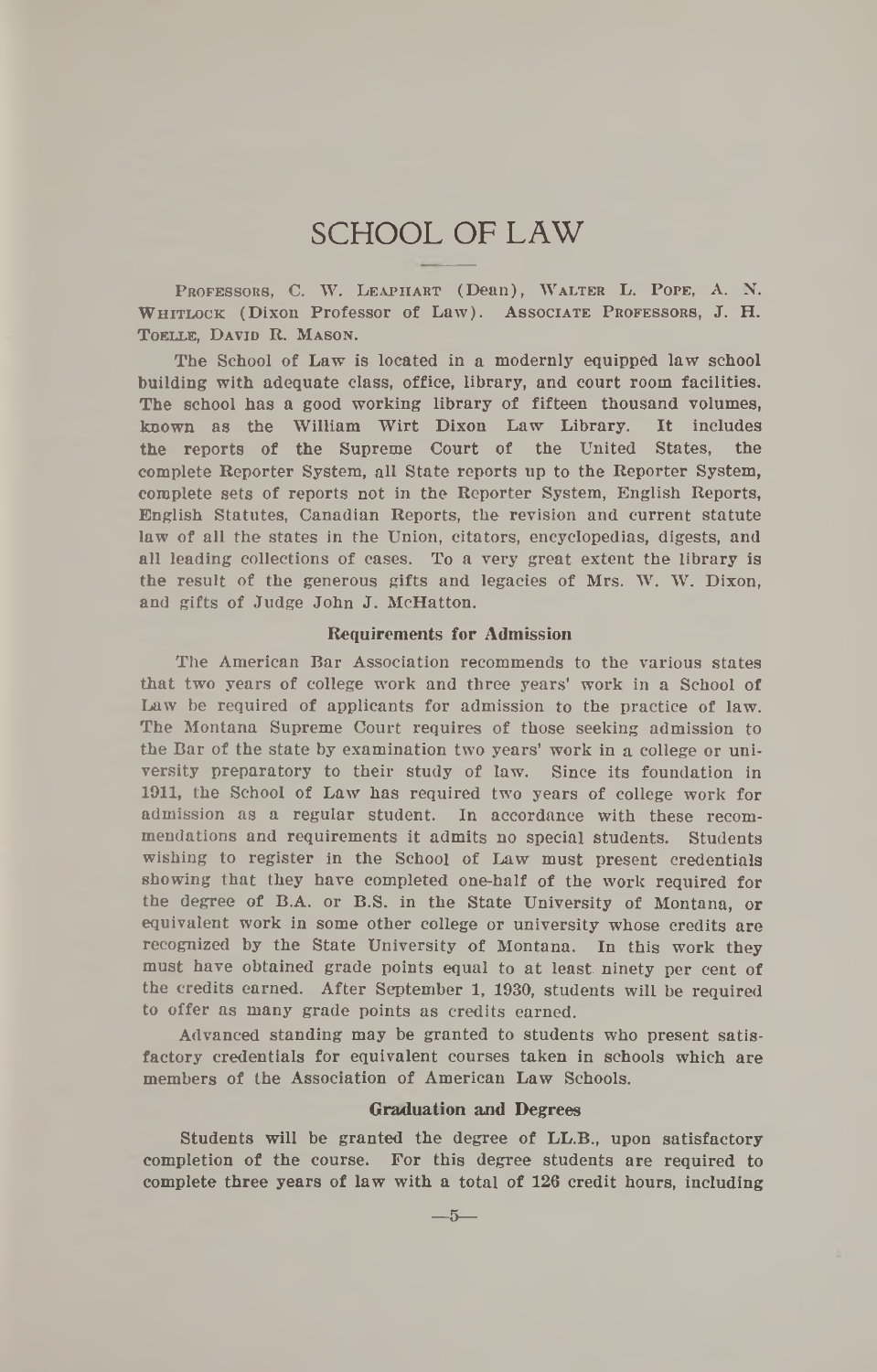all required courses and to maintain a "C" average or better. In no case will a degree be given unless the student has attended a law school of recognized standing for nine quarters, or their equivalent, of which at least three must have been in the School of Law of the University of Montana. Two summer sessions of approximately six weeks each will be counted as one quarter.

No student will be recommended for the degree of Bachelor **of** Laws who is markedly deficient in English.

No student will be recommended for the degree of Bachelor **of** Laws who in the opinion of the majority of the members of the faculty of the School of Law is unfitted for admission to the practice of law by reason of a lack of honesty and integrity.

#### **Combined Degrees**

Undergraduate students in regular standing, candidates for the degree of Bachelor of Arts, electing law as a major subject at the beginning of the junior year may count not to exceed 65 credit hours. or practically one and one-half years of the law course towards graduation and the degree of Bachelor of Arts. The time required for the two degrees can thus be materially shortened.

Students may also combine Business Administration and Law so as to secure in six years the degree of Bachelor of Arts in Business Administration and the degree of Bachelor of Laws.

#### **Fees and Expenses**

No special tuition fee is charged in the School of Law. The regular fees must be paid by every student. (See catalogue, May, 1928.) Regularly registered students in the School of Law may take any course in the College of Arts and Sciences without additional cost.

The cost of books in the School of Law will average about \$35 a year.

# **Courses for Non-Professional Students**

Courses in the Law School are open to students in other departments and schools in the University who meet its entrance requirements. Credits obtained may apply toward degrees in such departments. Students expecting to enter the fields of public service and business will find law courses of especial advantage. State and Federal commissions and departments are looking for law trained men.

# **Pro-Legal Preparation**

Although students who have successfully carried two full years of college work may register as regular students in the School of Law those who contemplate careers as lawyers are advised to take at least three years of college work before applying for admission.

No prescribed pre-legal schedule seems advisable. Besides the restricted electives required of freshmen and sophomore candidates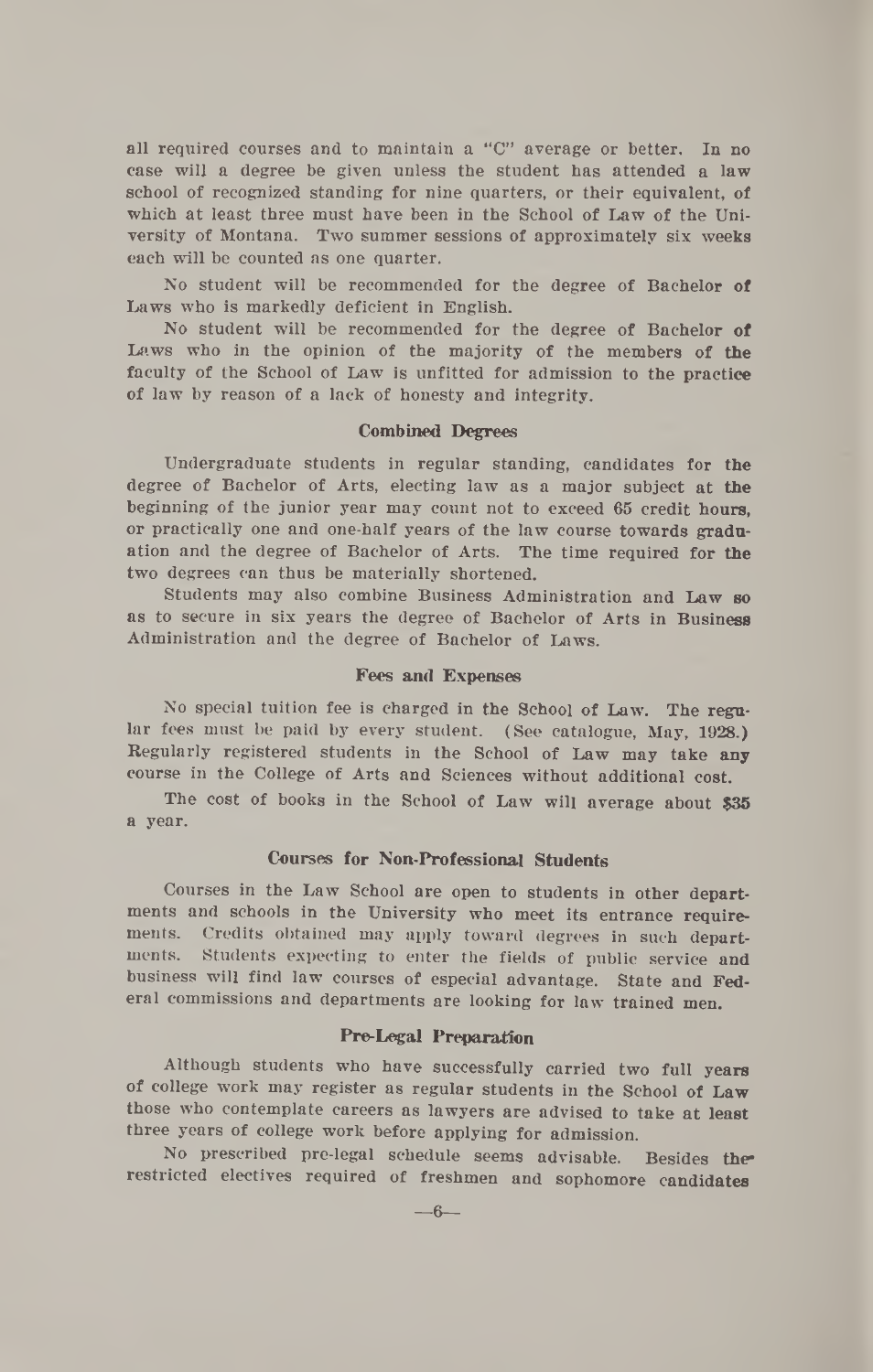for the B.A. degree, the prospective law student is advised to devote as much time as is available to English, History, Economics, Political Science, Philosophy, Psychology, Sociology, Mathematics, and Latin.

#### **The Honor System**

The honor system has been in successful operation since the foundation of the school.

### **Method of Instruction**

The ease system of instruction is employed.

Special attention is given to practice court work, in which the students are required not only to argue legal questions, but to try cases, prepare appeals, and go through all the steps incident to the trial of a law suit. A very thorough course is given in the use of law books in which the student learns by practice where to find the law.

## **COURSES OF INSTRUCTION**

The course of study extends over a period of three years and is so arranged as to require a total of 126 credits. No student will be allowed credit in any one quarter for over fifteen hours' work in the School of Law; except that in addition, within the discretion of the Dean, a student may be allowed to take an examination to remove a condition and be given credit upon satisfactory passage of the same. All first year work and, in addition, the courses in Pleading and Practice Court are required of all candidates for the degree. Aside from the two courses mentioned, all other courses in the second and third years are elective. The curriculum is designed to afford a preparation for the practice of law in any state, and at the same time special attention will be given in all courses to the codes and decisions of Montana and the western states.

#### **Examinations**

Where courses extend over one quarter, credit is provisional upon the completion of and final satisfactory examination over the whole course. In continuous courses examinations also will be given at the end of the first quarter. Conditions may be removed only in the regular examinations at the end of a repetition of the course.

" Senior Examinations" covering the entire field of concentration will not be given.

#### **CURRICULUM**

**FIRST YEAR**

| Contracts | Quarter<br><b>Credits</b> | Winter<br>Quarter<br>Credits | ng<br>arter<br>Credits |
|-----------|---------------------------|------------------------------|------------------------|
| Property  |                           |                              | <b>HERE'S</b>          |
| Forms of  |                           |                              | <b>MARINE</b>          |
|           | $7 - 7 - 8$               |                              | <b>HAFE</b>            |
| Agency    | <b>A</b> - - -            | <b>Address</b>               |                        |
| Property  | 0.088                     | <b>BARBARA</b>               |                        |

 $-7-$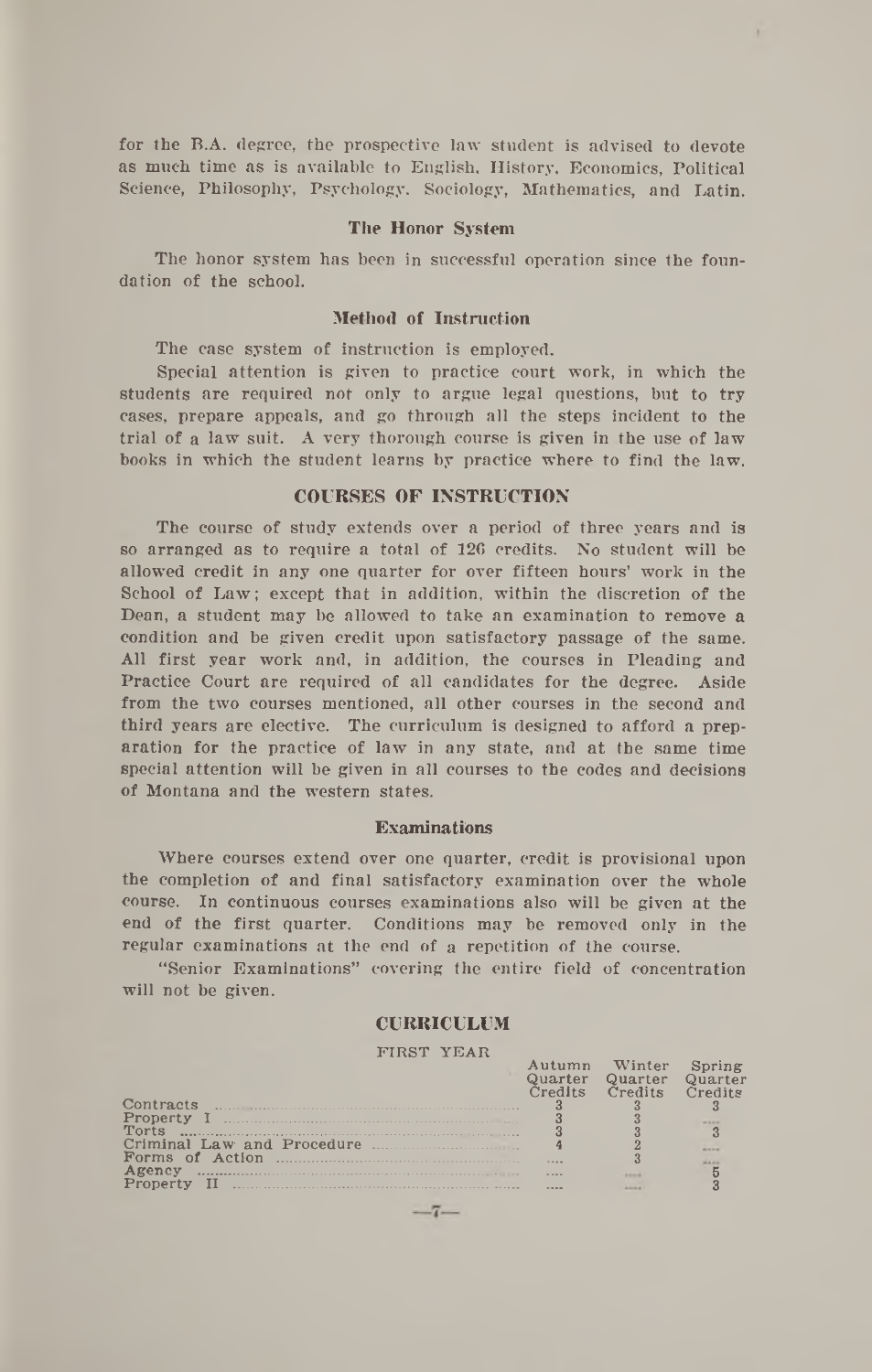#### SECOND AND THIRD YEARS

| Legal<br>Ethics                            |             |                       | ---                            |
|--------------------------------------------|-------------|-----------------------|--------------------------------|
| Pleading                                   |             |                       |                                |
| Equity                                     |             |                       |                                |
| Evidence                                   |             |                       |                                |
|                                            |             |                       | ---                            |
|                                            |             |                       |                                |
| *Mining Law                                |             |                       | <b>Brown as an</b>             |
|                                            | 5           |                       | 1919 1919                      |
| Trusts                                     |             |                       | <b>MA 64</b><br>$\overline{2}$ |
| Sales                                      |             |                       |                                |
| Practice Court                             |             |                       |                                |
|                                            |             |                       |                                |
| Conflict Laws                              |             |                       |                                |
|                                            |             |                       |                                |
| $*$ Public                                 | <b>List</b> | <b>ANTIN</b>          |                                |
| *Persons                                   | 11144       | <b>Sound</b>          |                                |
|                                            | Arrest &    | <b>With a country</b> |                                |
| **Partnership                              | ALC: N      | <b>With Street</b>    |                                |
| Constitutional Law                         |             |                       |                                |
|                                            |             |                       |                                |
| Use of Law Books                           |             |                       |                                |
| Courses marked * will be given in 1928-29. |             |                       |                                |

Courses marked \*\* will be given in 1929-30 but not in 1928-29.

In addition to the above curriculum, second and third year students taking International Law in the Department of History and Political Science may apply credit received in it toward their law degrees.

# **DESCRIPTION OF COURSES**

#### **First Year**

Contracts. Offer and acceptance; consideration; contracts for benefit of third persons; assignment of contracts; joint obligations; Statute of Frauds; express and implied conditions; impossibility; illegal contracts; discharge of contracts, including agreement to discharge, novation, release, etc. Williston's Cases on Contracts. Second Edition. Mr. Leaphart.

Property I. Nature of possession; acquisition of title to personal property by Statute of Limitations, accession, confusion, gifts, and judgments. The bailee's and finder's rights in property, together with a consideration of the rules of common law liens and pledges. Conversion of chattels. Introduction to the law of real property. Tenure, estates and conveyances. Fixtures and waste. Easements and covenants running with land. Warren's Cases on Property. Mr. Toelle.

Torts. Trespass and case at common law; the principles of legal cause and legal damages; assault and battery; imprisonment; trespass to realty and personalty; deceit; defamation; negligence; malicious prosecution; interference with advantageous relations, including unfair competition, strikes, boycotts, business combinations. Liability under Workmen's Compensation Acts, with special attention to the Montana Workmen's Compensation Act. Bohlen's Cases on the Law of Torts (second edition). Mr. Toelle.

Criminal Law and Procedure. Sources of Criminal Law: complaint and warrant; preliminary hearing; grand jury and indictment; information; arraignment and plea; nature of crimes; analysis of criminal act and criminal intent; jurisdiction; defenses; parties in crime; analysis of particular crimes. Emphasis on Penal Code of Montana. Sayre's Cases on Criminal Law. Mr. Mason.

Forms of Action. A study of the various forms of civil action including trespass, case, ejectment, detinue, replevin, trover, covenant, account, debt, special and general assumpsit and the proper pleading

 $-8-$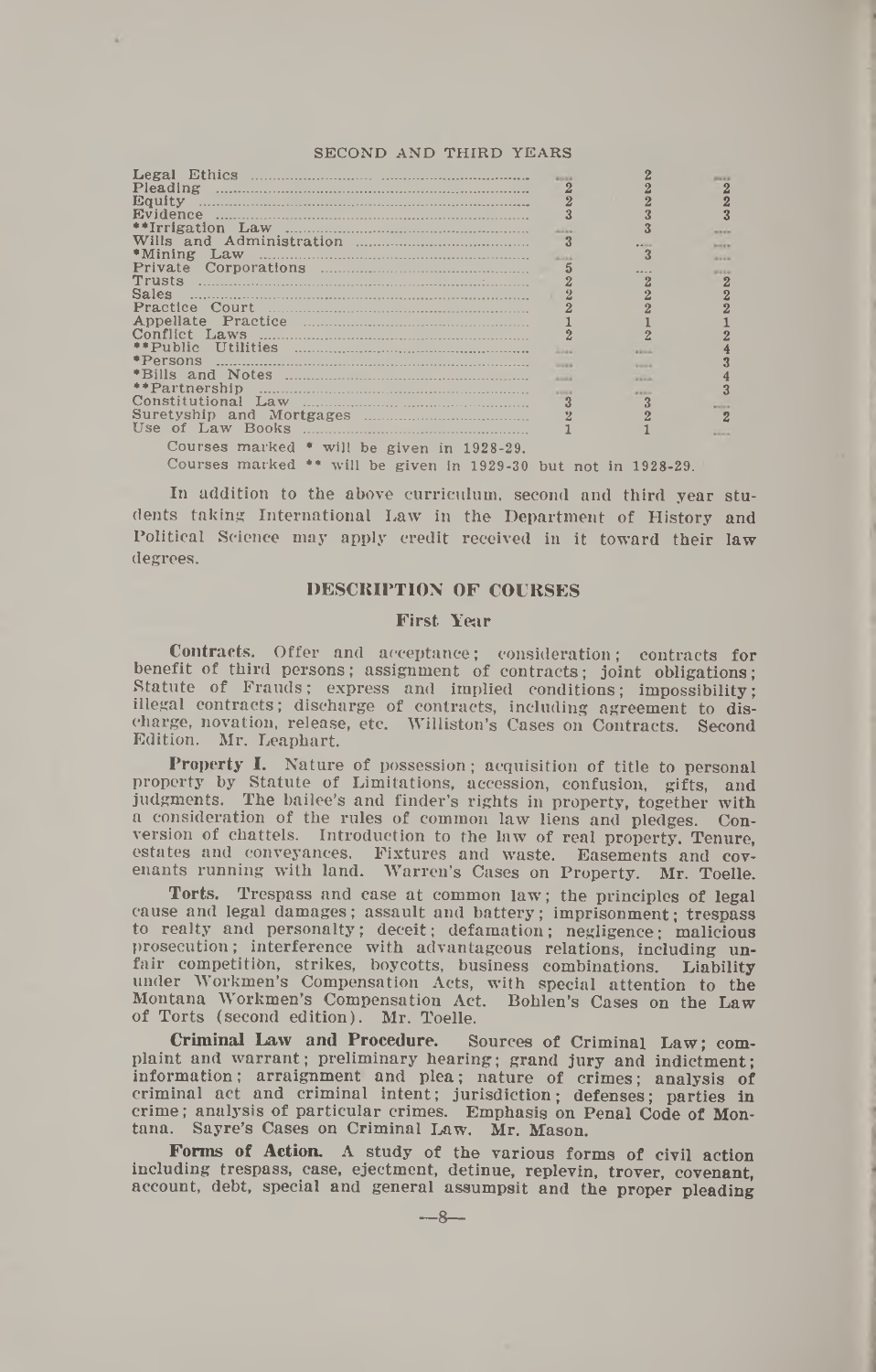in causes under them. Cook and Hinton's Cases on Common Law Pleading. Mr. Mason.

**Agency.** Includes master and servant. Introductory principles; nature of the relationship; appointment; when the principal is liable to third parties when the agent has acted in case of torts, crimes and contracts; liability of principal to agent; liability of the agent to his principal; liability of the agent to third parties; workmen's compensation and employers' liability acts; doctrines of undisclosed principal; delegation by an agent; ratification; termination of the agency. Mechem's Cases on Agency (2nd Edition). Mr. Pope.

**Property II.** Methods of conveyancing at common law, under the Statute of Uses and under modern statutes; original acquisition by disseisin; adverse possession, prescription and accretion; execution and delivery of deeds; description of property conveyed; creation of easements by implication; covenants for title, estoppel by deed, recording acts. Aigler's Cases on Titles. Mr. Toellc.

#### **Second and Third Years**

Legal Ethics. History of the development of the legal profession in England and the United States; requisite educational, mental, and moral equipment of a lawyer. Duties and responsibilities of lawyers to each other, the courts, their clients and the public; pecuniary relations of lawyers and clients. The American Bar Association's Canons of Professional Ethics. Costigan's Cases on Legal Ethics. Mr. Toelle.

Pleading. The subject is studied primarily from the standpoint of the Code of Civil Procedure in force in Montana. Topics covered are as follows: Parties; the complaint; splitting and joinder of causes of action; answers; demurrers, replies; various motions; bills of particulars ; amendment and aider. Sunderland's Cases on Code Pleading. The Montana Code of Civil Procedure. Mr. Toelle.

Equity. Nature of equity jurisdiction; specific performance; the Statute of Frauds; defenses to specific performance because of plaintiff's conduct; laches, fraud; misrepresentation, concealment and unfairness; failure to make good title; effect of mistake and hard bargains ; mutuality of remedies, and want of mutuality; relief for and against third parties; bills for an account. Specific reparation and prevention of torts; waste, trespass, disturbance of easements, nuisance, interference with business. Ames' Cases in Equity Jurisdiction. Yol. I. Mr. Leaphart.

**Evidence.** The theory of evidence; rules governing admissibility; the hearsay rule and its exceptions; opinion evidence; the parol evidence rule, and the rules governing the introduction and interpretation of documents; the methods of producing evidence; the attendance of witnesses; their examination; cross-examination, impeachment and confirmation; evidence before trial; the respective functions of judge and jury; the burden of proof and presumptions; judicial notice and judicial admission; actual practice in introducing evidence. Thayer's Cases on Evidence (Revised Edition). Mr. Whitlock.

**Irrigation** Law. This course traces the genesis and development of the law of water rights in the west; how rights to the use of water may be acquired and retained, and generally, the law of water rights as applied to irrigation, mining, manufacturing, and the generation of power with special reference to Montana law. Selected cases. Mr. Pope.

**Wills and Administration.** Testamentary capacity and intent; types and execution of w ills; revocation; republication and revival;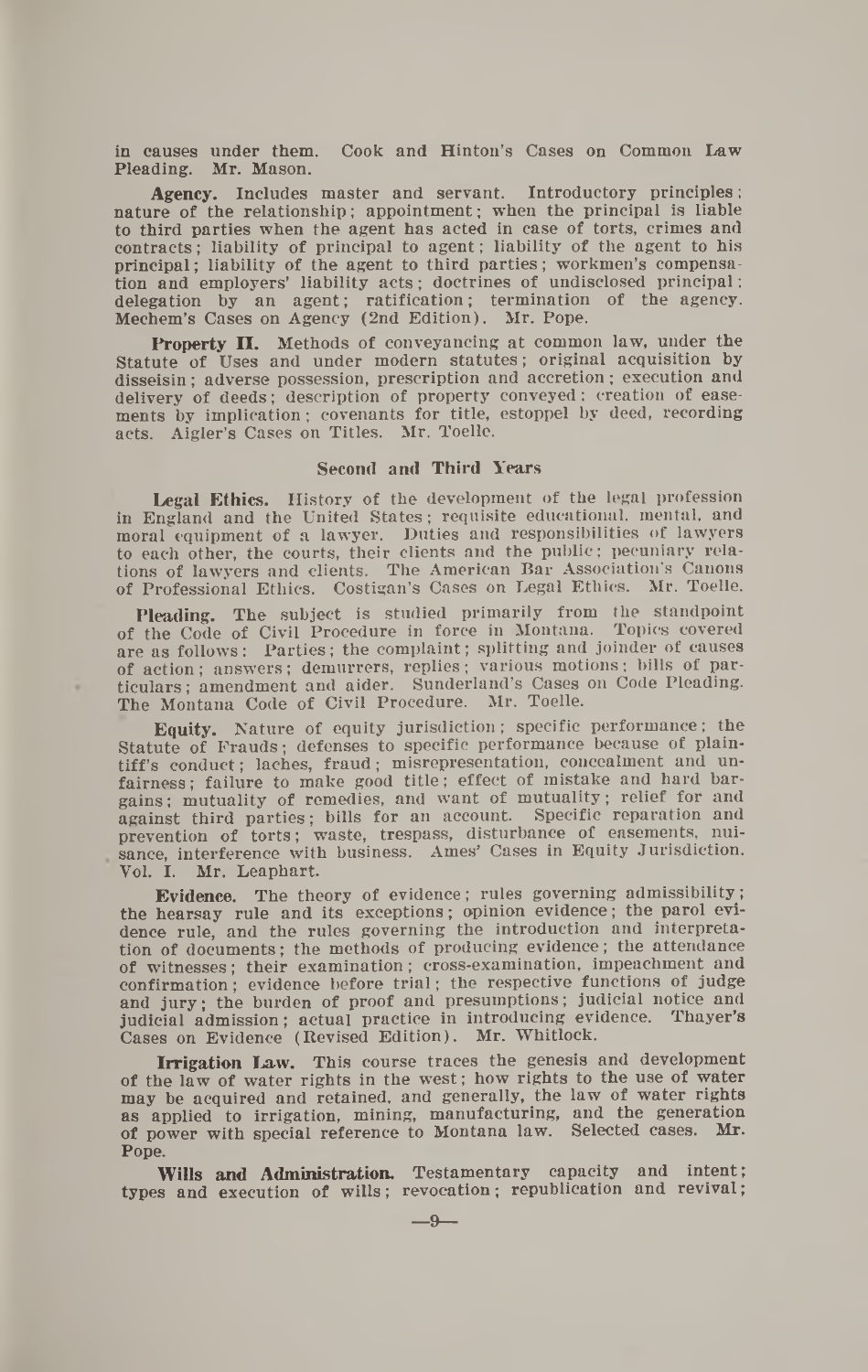administration of estates, including granting and revocation of administration, title and powers of executors and administrators, payment of legacies and distributive shares; probate procedure in Montana. Costigan's Cases on Wills and Montana Code. Mr. Toelle.

Mining Law. Lodes; placers; locators; discovery; location; tunnel sites; conditions of retention of claims, subsurface rights; adverse claims; patents; oil, gas, and other mining leases; tenancies in common and mining partnerships. Costigan's Cases on Mining Law. Mr. Pope.

Private Corporations. Corporations distinguished from partnerships and joint stock companies; disregarding the corporate fiction; formation of corporations; powers of corporations; de facto corporations ; ultra vires acts of corporations; rights and liabilities of directors, promoters, creditors and shareholders; rights of minority shareholders; shares of stock; transfer; assessment; voting trusts; foreign corporations, corporate forms. Warren's Cases on Corporations (2nd Ed.). Mr. Pope.

Trusts. Nature and requisite of trusts and the distinction between trusts, debts, and other legal relations; the language necessary to the creation of a trust; the question of consideration; the effect of the Statute of Frauds and of Wills; the elements of a trust, including the subject matter, the trustee and the cestui; charitable trusts; resulting and constructive trusts; remedies of the cestui against the trustee; transfer of the interest of the cestui; the persons bound by a trust; liabilities of the trustee to third persons; duties of trustees as to investments. Scott's Cases on Trusts. Mr. Leaphart.

Sales. Subject matter of sale at law and in equity; executory and executed sales; effect of fraud and related matter; special rights and remedies of the seller and of the buyer; Statute of Frauds; Uniform Sales Act. Williston's Cases on Sales. Mr. Mason.

Practice Court. Each student is required to try without assistance at least two civil jury cases during the year. Separate abstracts of testimony, as nearly as possible in the form in which a case is presented to a lawyer in his office, are given the respective studentcounsel. The student must, from his abstract, decide upon his remedy or defense, draw and file pleadings, serve process, and try his case without deviation from the requirements of the Code of Civil Procedure and the rules of the Missoula County District Court. A jury is impaneled in each case and the instructor presides at all trials. All students are required to be present at all trials. Montana Code of Civil Procedure, selected cases, and practical exercises. Mr. Pope.

Appellate Practice. The appellate jurisdiction in civil actions is considered, what judgments, orders and proceedings may be appealed from, parties who may appeal, time within which appeal may be taken, extent of review and the various steps by which the appeal is taken. Actual practice will be given in preparing the record proper and bills of exceptions. Besides this, extraordinary remedies will be studied, such as Writ of Habeas Corpus and the Montana Writ of Supervisory Control. Selected Cases on Appellate Practice. Mr. Whitlock.

Conflict of Laws. Legal units, extent of legislative power, comity, and other fundamental conceptions. Domicile. Jurisdiction for taxation. Jurisdiction of courts. The creation of rights in contract and tort; capacity, and other personal rights. The creation of rights in property; transfers inter vivos and by inheritance. The recognition and enforcement of rights; foreign executors and administrators; the nature, obligation and effect of judgments. Beale's Cases on Conflict of Laws. (1927 2 Vol. Ed.) Mr. Whitlock.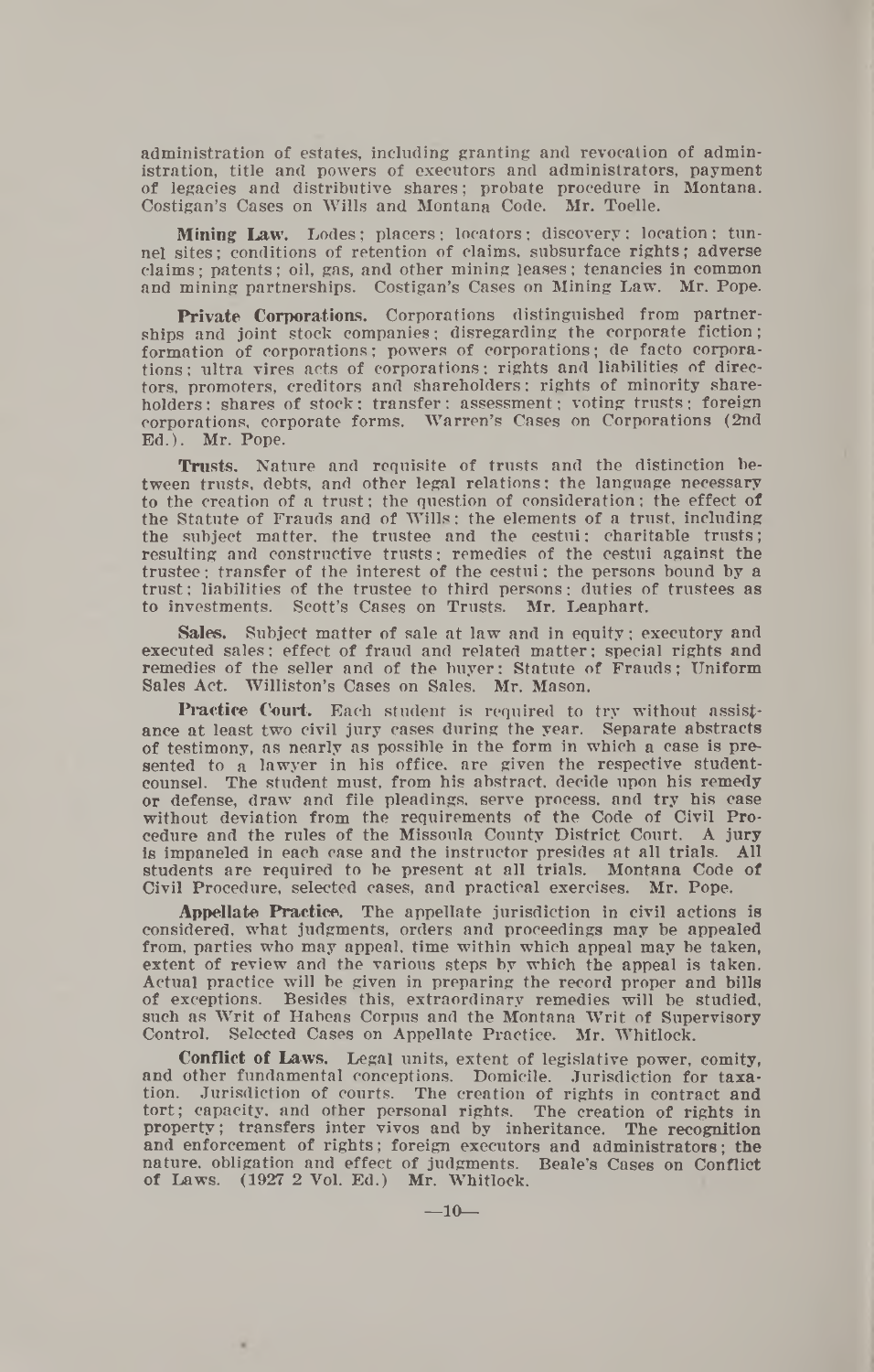Public Utilities. Part I: Rights, privileges, powers, immunities, duties, liabilities and disabilities of public service agencies, including rules laid down by common law, statutory law and commission regulations on service and rates charged for service. Part II: Law peculiar to common carriers and innkeepers. Burdick's Cases on Public Service, Common Carriers and Innkeepers. Mr. Mason.

**Persons.** Marriage, the contract, the relationship, its dissolution, the proposed Uniform Divorce Act; Parent and child, the natural relationship, the relationship by adoption, legitimacy, emancipation; Infancy, contracts, torts and crimes of infancy; Insanity and mental weakness, contracts, torts and crimes of insane persons; Drunkenness, contracts, torts and crimes of drunken persons; Aliens, friends and enemies. Each division of the subject is taken up in the light of the common law, Montana statutes and Montana decisions. Mr. Mason.

**Bills and Notes.** This subject is studied from the standpoint of the negotiable instruments law which is in force in Montana, and in most of the other states. Negotiability, form and inceptions of bills and notes, acceptance, delivery consideration, negotiation, rights and liabilities of the various parties, presentment, dishonor, and discharge. Smith & Moore, Cases on Bills and Notes. Mr. Mason.

Partnership. Nature and creation of a partnership; partnership property; firm name and good will; duties, and liabilities of partners inter se ; powers of partners and liabilities of the partnership for their acts; dissolution and distribution of assets; limited partnerships.<br>Mechem's Cases on Partnership. (4th Ed.) Mr. Mason. Mechem's Cases on Partnership. (4th Ed.)

**Constitutional Law.** Study of state and federal constitutional law with special reference to Montana's constitution. Adopting and amending constitutions; effect of unconstitutional laws; separation of powers; delegation of powers; political and civil rights of individuals; rights of persons accused of crime; due process of law; retroactive laws, including laws impairing the obligation of contract; general scope of federal powers. Hall's Cases on Constitutional Law. Mr. Mason.

**Suretyship** and **Mortgages.** Guaranty; defenses of surety rights of surety against principal or co-surety ; subrogation, reimbursement, exoneration, contribution; rights of creditors to securities held by cosurety. Elements of mortgage; title and lien theory; equitable mortgages ; conveyances absolute in form ; rights and duties of mortgagor and mortgagee; dower and courtesy; limitation on redemption; clogging the equity; assignment of mortgages; marshalling the assets. Ames' Cases on Suretyship. Wyman's Cases on Mortgages. Mr. Leap**hart.**

Use **of** Law **Books.** How to find the law ; use of the law library with special attention given to Montana statutes and decisions. Running down weight of authority in all states in the Union and England through textbooks, encyclopedias, digests, selected cases, codes and reports; practical problems in preparation of legal authorities for purpose of presenting question of law to court; analysis of facts for purpose of finding law ; preparation of office and court briefs. No book is used. Mr. Mason.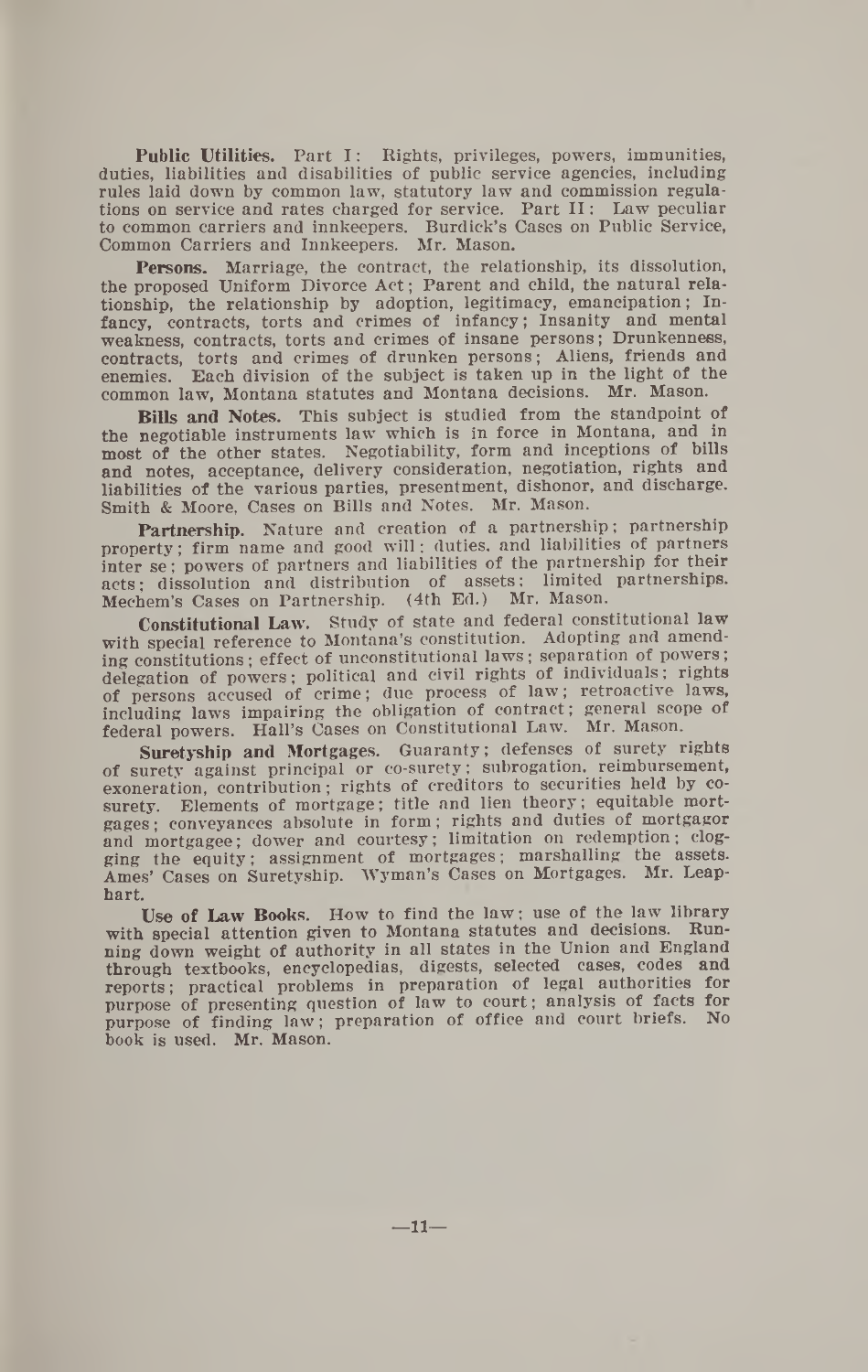#### **REGISTER OF STUDENTS, 1927-1928**

#### THIRD YEAR

Bailey, Henry Bates, James E. Bonner, John W. Burroughs, Charles F. Chichester, Frank M. Coen, Martin J. Crimmins, Vincent E. Fell, William W. Higgins, George F. T.

Hullinger, Henry Homer McClernan, Henry Murray, Marshall H. Onstad, Chester **E.** Pool, Edward W. Sterling, Fred T. Thomas, Myles J. Ulvestad, Norvald T. Wellcome, Richard I,

#### SECOND YEAR

Beck, James B. Cowan, William E. Danielson, Walter G. Fritz, Edmund T. Garlington, Jamesbert C. Gaughan, Lawrence E. Gillespie, Dean C. Larsen, Steiner A.

Mack, Cecil G. McCarthy, Sidney G. McFarland, Carl Reischling, Floyd M. Searle, J. Dorman Shead, Otis D. Sutherland, Fred Wohl, Clarence

#### FIRST YEAR

Ayers, Elnore Margaret Booth, Edwin Brown, Henry Phillip Crippen, Henry C. Crum, William C., Jr. Elge, Francis Caroline Elderkin, Emerson W. Farr, Lee Butler Fleming, Katherine P. Henry, Ralph C. Huber, George W. Kellogg, Perry

Madeen, Murray L. Martin, George W. Moe, Anton K. Morrow, James H., Jr. Reardon, Donald A. Rognlien, D. Gordon Rowe, John Phillip Stewart, Sidney G. Tamm, Edward A. Williams, Robert D. Williams, Shirley B.

#### **STUDENTS TAKING SOME COURSES IN THE LAW SCHOOL**

Donlan, Maurice Leverich, Bryan P. Lewis, Walter D. Maclay, David J.

Paige, Lowell M. Tillman, Fred Worthington, Paul B.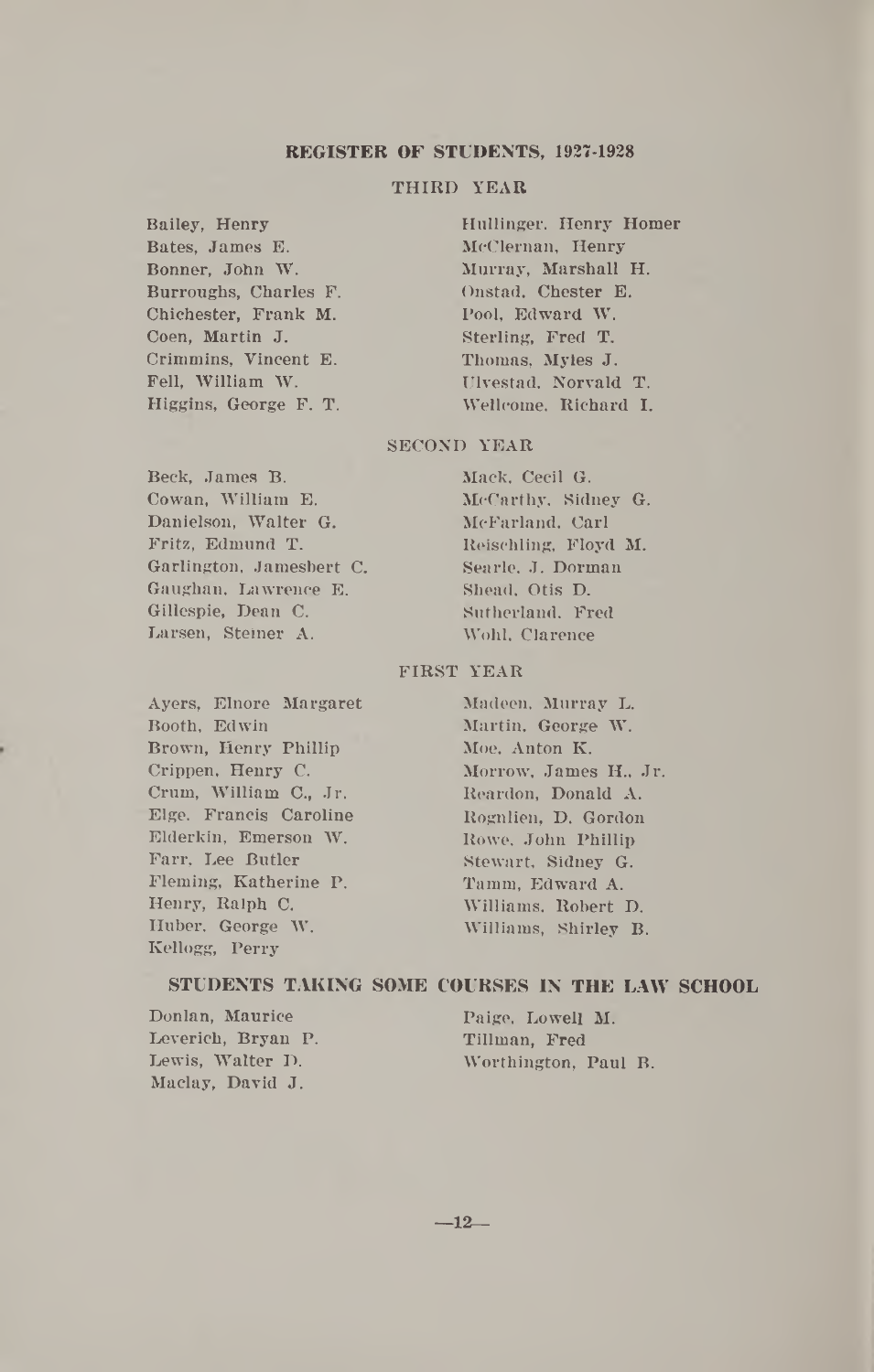

**L A W BUILDING**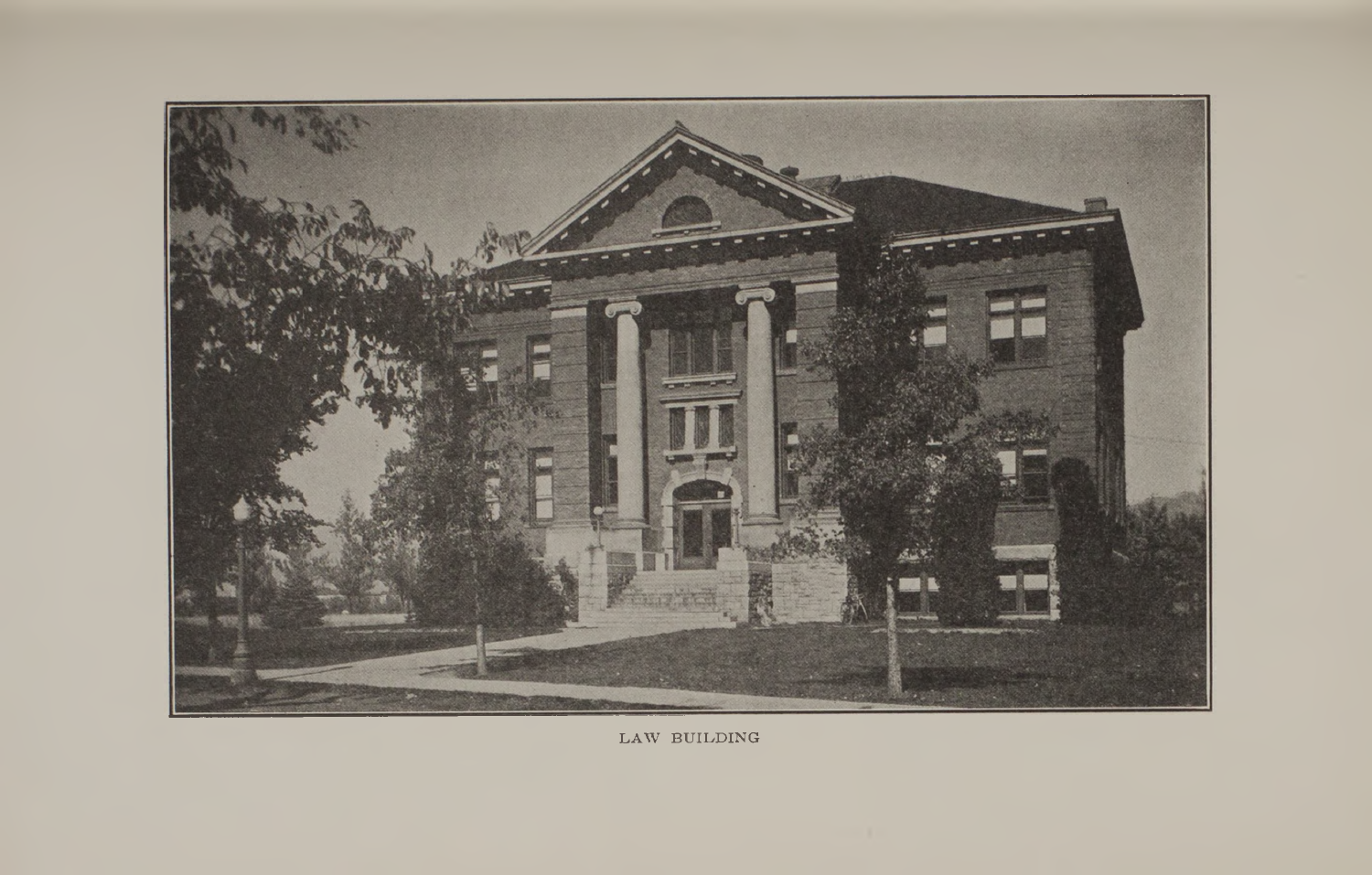